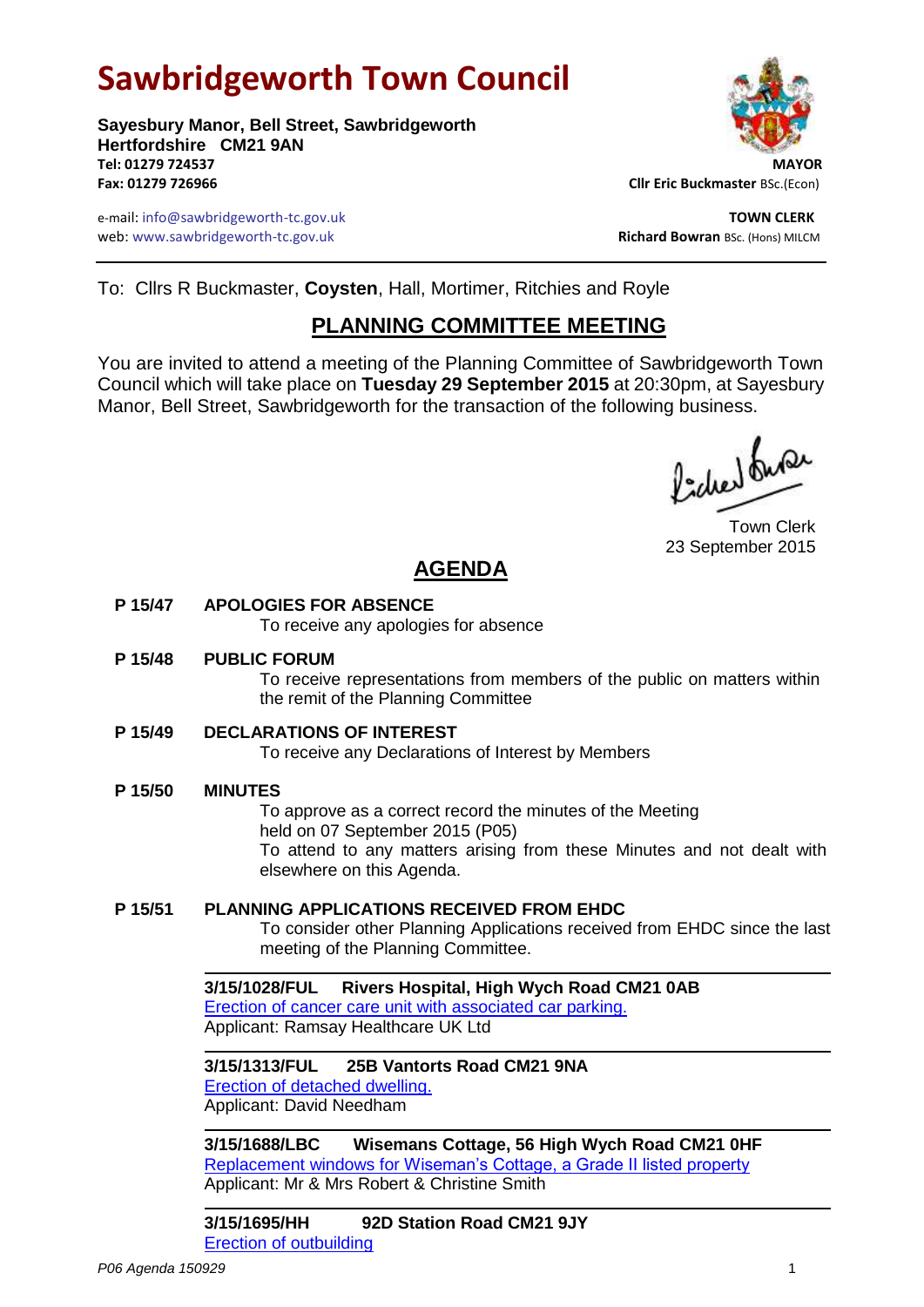Applicant: Mr Hannah Davie

**3/15/1766/HH 18 Parkway CM21 9NR** [Proposed front porch extension and garage side/front extension](https://publicaccess.eastherts.gov.uk/online-applications/applicationDetails.do?activeTab=summary&keyVal=NTN8EKGLGWK00) Applicant: Mr & Mrs Tony & Susan Wood

**3/15/1777/FUL 20, 22 & 24 Church Walk CM21 9BJ** [Demolition of 3no. dwellings and erection of 3no. replacement dwellings](https://publicaccess.eastherts.gov.uk/online-applications/applicationDetails.do?activeTab=summary&keyVal=NTN8EKGLGWK00) Applicant: Forebury Estates LTD

## **3/15/1804/ADV 8 Bell Street CM21 9AN**

[Replacement fascia sign](https://publicaccess.eastherts.gov.uk/online-applications/applicationDetails.do?activeTab=summary&keyVal=NU1FHPGLGY100) Applicant: McColl's

#### **3/15/1826/HH 42 Leat Close CM21 9LZ**

[Single storey front extension](https://publicaccess.eastherts.gov.uk/online-applications/applicationDetails.do?activeTab=summary&keyVal=NU6ZGIGLGYW00)  Applicant: Dr Amin Mokhtari

**3/15/1827/VAR 61 Springhall Road CM21 9ET** [Variation of condition 4 \(Approved plans\) of application 3/07/2401/FP. To allow](https://publicaccess.eastherts.gov.uk/online-applications/applicationDetails.do?activeTab=summary&keyVal=NU6ZGNGLGYX00)  [changes to fenestration.](https://publicaccess.eastherts.gov.uk/online-applications/applicationDetails.do?activeTab=summary&keyVal=NU6ZGNGLGYX00) Application: Mavrastar Ltd

**3/15/1850/HH Rosedale, London Road CM23** [Single storey rear extension](https://publicaccess.eastherts.gov.uk/online-applications/applicationDetails.do?activeTab=summary&keyVal=NUD69GGL00700) Applicant: Mr O Dagli

### **P 15/52 LATE PLANNING APPLICATIONS**

To deal with Planning Applications received from EHDC following the publication of this Agenda and received before 25 September 2015.

### **P 15/53 PLANNING DECISIONS MADE BY EHDC**

To receive Planning Decisions from EHDC

### **3/15/1410/HH 55 Gilders CM21 0EH**

[Demolition of detached garage. Single and double storey side extension. Proposed new](https://publicaccess.eastherts.gov.uk/online-applications/applicationDetails.do?activeTab=summary&keyVal=NQX38AGLGK400)  [roof to include three bedrooms and two bathrooms within roof space. Alterations to](https://publicaccess.eastherts.gov.uk/online-applications/applicationDetails.do?activeTab=summary&keyVal=NQX38AGLGK400)  [Fenestration.](https://publicaccess.eastherts.gov.uk/online-applications/applicationDetails.do?activeTab=summary&keyVal=NQX38AGLGK400)

*STC Comment: No Objection EHDC Decision: Granted*

#### **3/15/1429/LBC 55 London Road CM21 9JH** [Replacement of 3 rear first floor windows](https://publicaccess.eastherts.gov.uk/online-applications/applicationDetails.do?activeTab=summary&keyVal=NR3VIVGLGKX00)

*STC Comment: No comment EHDC Decision: Granted*

**3/15/1431/HH 1 Oram Court, London Road CM23 4RB** [Conversion of garage to a habitable room](https://publicaccess.eastherts.gov.uk/online-applications/applicationDetails.do?activeTab=summary&keyVal=NR46N6GLGL000) *STC Comment: No objection EHDC Decision: Granted*

### **3/15/1545/HH 23 Hedgerows CM21 9BQ**

[Add first floor unobscured window in side of house.](https://publicaccess.eastherts.gov.uk/online-applications/applicationDetails.do?activeTab=summary&keyVal=NRXI4AGLGP200)

*STC Comment: No objection EHDC Decision: Granted*